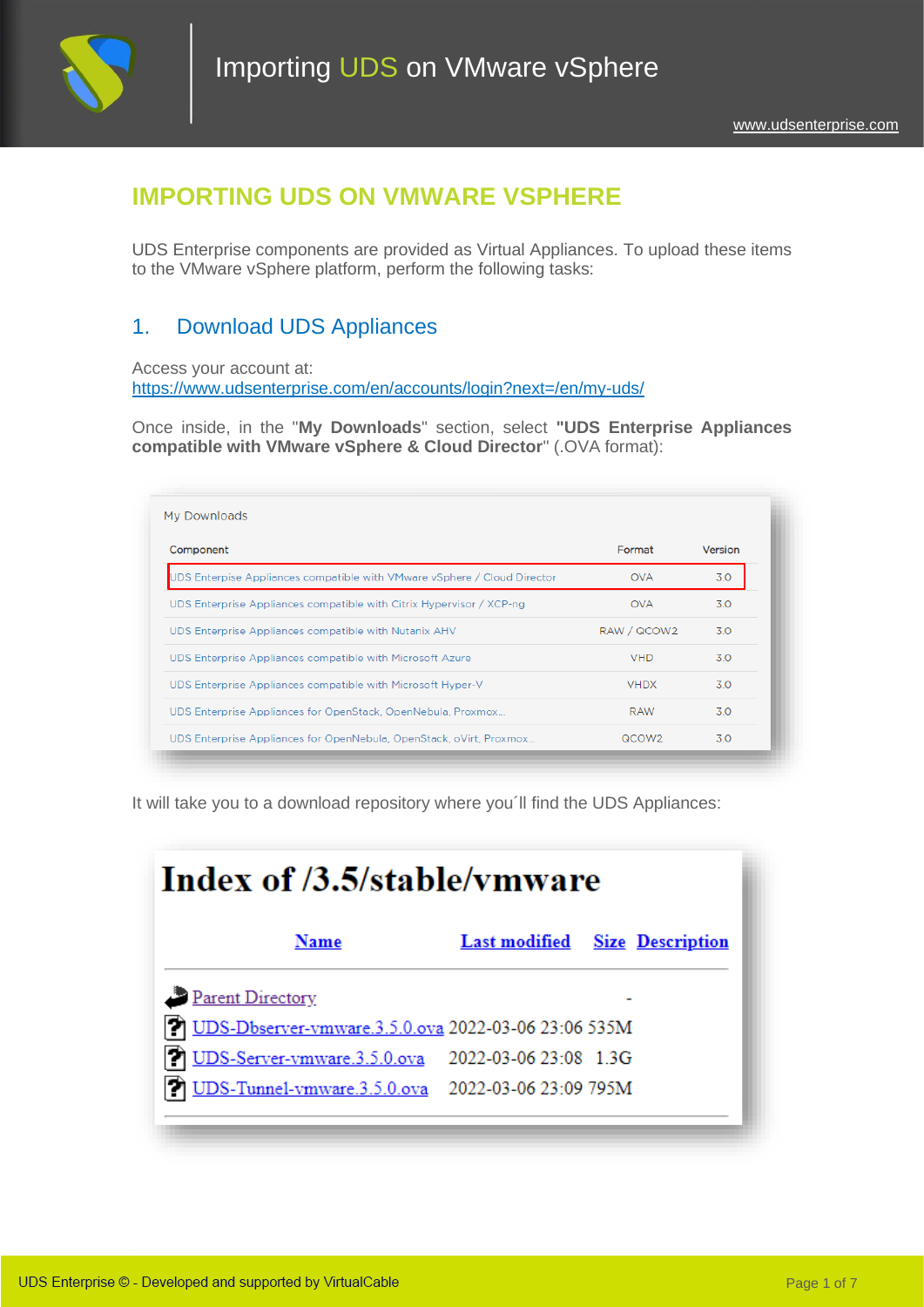

### 2. Import UDS Appliances on the virtual platform

Download the UDS Appliances. See below an example with the UDS Server Appliance (**UDS-Server-XXova**).

Access the VMware vSphere environment and select the option "**Deploy OVF Template**":



Search and select the previously downloaded UDS Appliance.

| File<br>Home                                                   | Share         | View                                                  |                  |          |              |
|----------------------------------------------------------------|---------------|-------------------------------------------------------|------------------|----------|--------------|
| $\leftarrow$ $\rightarrow$ $\rightarrow$ $\uparrow$ $\uparrow$ |               | $\blacktriangleright$ This PC $\rightarrow$ Downloads |                  |          |              |
|                                                                |               | $\wedge$<br>Name                                      | Date modified    | Type     | Size         |
| <b>A</b> Quick access                                          |               |                                                       |                  |          |              |
| <b>Desktop</b>                                                 | $\mathcal{R}$ | UDS-Server-vmware.3.5.0.ova                           | 04/01/2022 10:18 | OVA File | 1.387.440 KB |
| Downloads                                                      |               |                                                       |                  |          |              |
| <b>ARTICLE CONTRACTOR</b>                                      |               |                                                       |                  |          |              |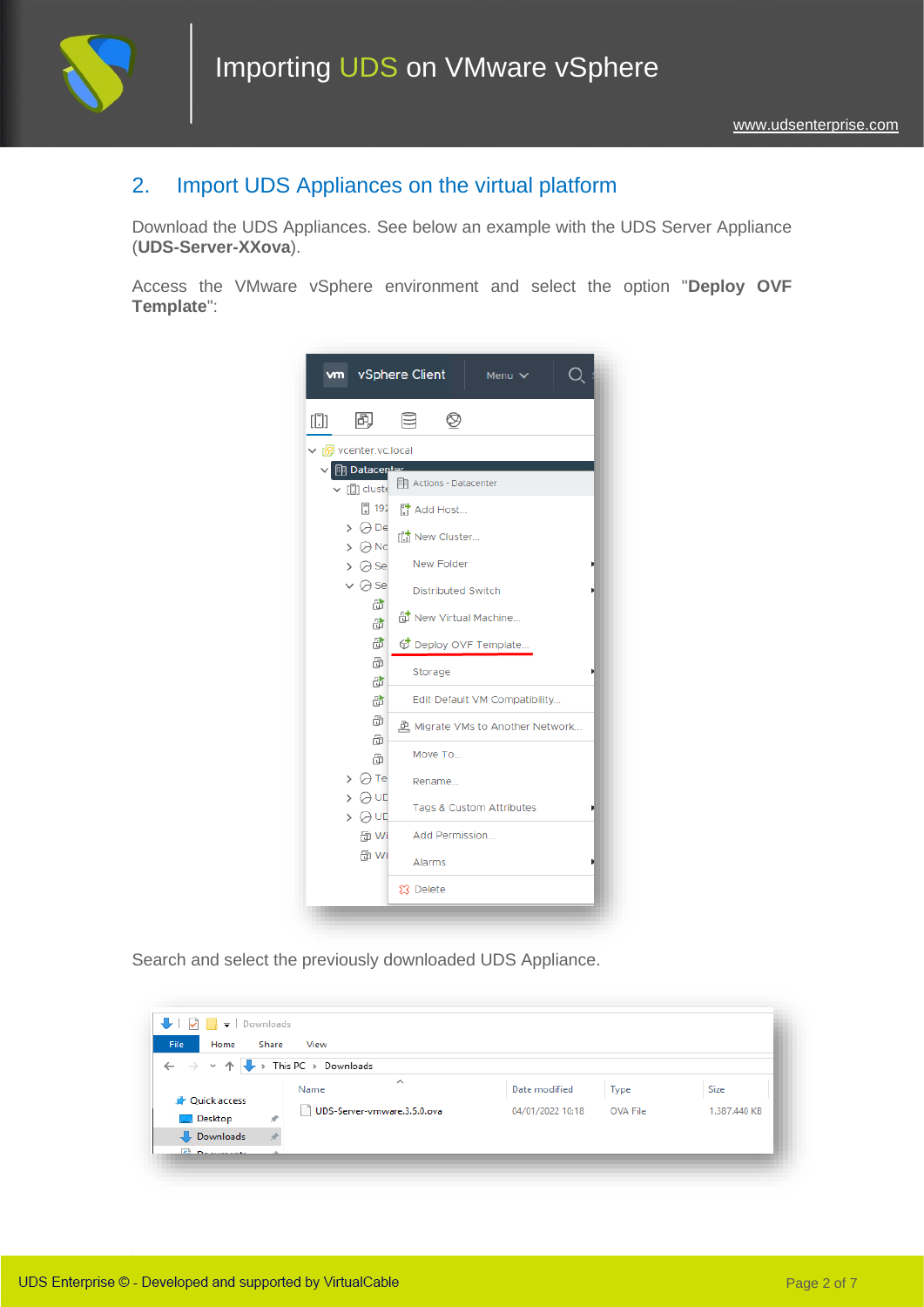

#### Choose it and click on next:



Indicate the name of the virtual machine and its folder.

| Deploy OVF Template         | Specify a unique name and target location         |                 |  |
|-----------------------------|---------------------------------------------------|-----------------|--|
| Select an OVF template      | Virtual machine name:                             | UDSServer-3.5.0 |  |
| 2 Select a name and folder  | Select a location for the virtual machine         |                 |  |
| 3 Select a compute resource | ▽ <mark>伊</mark> vcenter.vc.local<br>n Datacenter |                 |  |
| 4 Review details            |                                                   |                 |  |

Select where the machine will be hosted:

| Deploy OVF Template         | Select a compute resource<br>Select the destination compute resource for this operation | × |
|-----------------------------|-----------------------------------------------------------------------------------------|---|
| Select an OVF template      | $\vee$ <b>iii</b> Datacenter                                                            |   |
|                             | $\vee$ [[]] cluster                                                                     |   |
| 2 Select a name and folder  | □ 192.168.0.2                                                                           |   |
| 3 Select a compute resource | $\triangleright$ $\ominus$ Desktops<br>$\triangleright$ $\ominus$ NoMachine (NX)        |   |
|                             | A Servers                                                                               |   |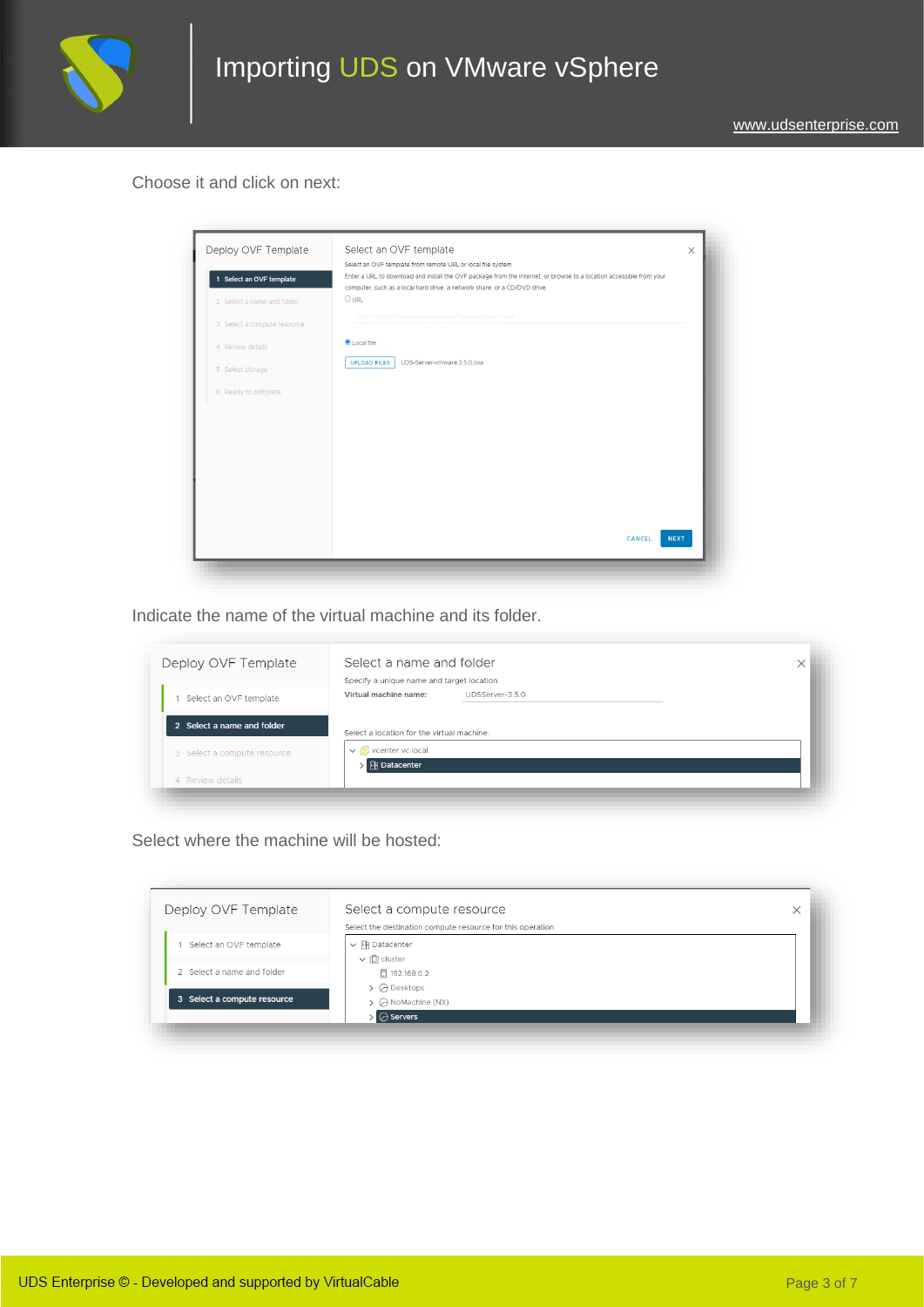

Below you can see details of the machine.

| Deploy OVF Template         | Review details<br>Verify the template details. |                                                          | $\times$ |
|-----------------------------|------------------------------------------------|----------------------------------------------------------|----------|
| Select an OVF template      |                                                |                                                          |          |
|                             | Publisher                                      | No certificate present                                   |          |
| 2 Select a name and folder  | Download size                                  | 905.3 MB                                                 |          |
| 3 Select a compute resource | Size on disk                                   | Unknown (thin provisioned)<br>8.0 GB (thick provisioned) |          |
| 4 Review details            |                                                |                                                          |          |

The next step will be to select the storage.

| Deploy OVF Template         | Select storage                                          |             |                                                               |                                  |                                 |                   |                                    | $\times$ |
|-----------------------------|---------------------------------------------------------|-------------|---------------------------------------------------------------|----------------------------------|---------------------------------|-------------------|------------------------------------|----------|
|                             | Select the storage for the configuration and disk files |             |                                                               |                                  |                                 |                   |                                    |          |
| Select an OVF template      |                                                         |             | Encrypt this virtual machine (Requires Key Management Server) |                                  |                                 |                   |                                    |          |
|                             | Select virtual disk format                              |             |                                                               | $\checkmark$                     |                                 |                   |                                    |          |
| 2 Select a name and folder  | <b>VM Storage Policy</b>                                |             |                                                               | Datastore Default                | $\checkmark$                    |                   |                                    |          |
|                             | Disable Storage DRS for this virtual machine            |             |                                                               |                                  |                                 |                   |                                    |          |
| 3 Select a compute resource |                                                         |             |                                                               |                                  |                                 |                   |                                    |          |
|                             | Name<br>$\overline{\mathbf{r}}$                         | Storage Con | Capacity<br>$\overline{\mathbf{r}}$                           | Provisioner $\blacktriangledown$ | Free<br>$\overline{\mathbf{r}}$ | Type              | Cluster<br>$\overline{\mathbf{r}}$ | ▼        |
| 4 Review details            | <b>B</b> SATA-1                                         | $\sim$      | 1.82 TB                                                       | 2.25 TB                          | 939.47 GB                       | VMFS <sub>6</sub> |                                    |          |
|                             | SATA                                                    | $\sim$      | 1.81 TB                                                       | 608.18 GB                        | 1.59 TB                         | VMFS <sub>6</sub> |                                    |          |
| 5 Select storage            | 目 SSD-1                                                 | ÷.          | 419 GB                                                        | 824.64 GB                        | 126.46 GB                       | VMFS <sub>6</sub> |                                    |          |
| 6 Select networks           | 目 SSD-2<br>◡                                            | $\sim$      | 419 GB                                                        | 852.47 GB                        | 192.39 GB                       | VMFS <sub>6</sub> |                                    |          |
| 7 Ready to complete         |                                                         |             |                                                               |                                  |                                 |                   |                                    |          |
|                             |                                                         |             |                                                               |                                  |                                 |                   |                                    |          |
|                             |                                                         |             |                                                               |                                  |                                 |                   |                                    |          |
|                             |                                                         |             |                                                               |                                  |                                 |                   |                                    |          |
|                             | $\Box$                                                  |             |                                                               |                                  |                                 |                   |                                    | 4 items  |

Next choose the type of network that the machine will have.

|                             | Select a destination network for each source network. |                            |        |
|-----------------------------|-------------------------------------------------------|----------------------------|--------|
| 1 Select an OVF template    | Source Network                                        | <b>Destination Network</b> |        |
| 2 Select a name and folder  | bridged                                               | LAN<br>$\checkmark$        |        |
| 3 Select a compute resource | $\Box$                                                |                            | 1 item |
| 4 Review details            | IP Allocation Settings                                |                            |        |
| 5 Select storage            | IP allocation:                                        | Static - Manual            |        |
| 6 Select networks           | IP protocol:                                          | IPv4                       |        |
| 7 Ready to complete         |                                                       |                            |        |
|                             |                                                       |                            |        |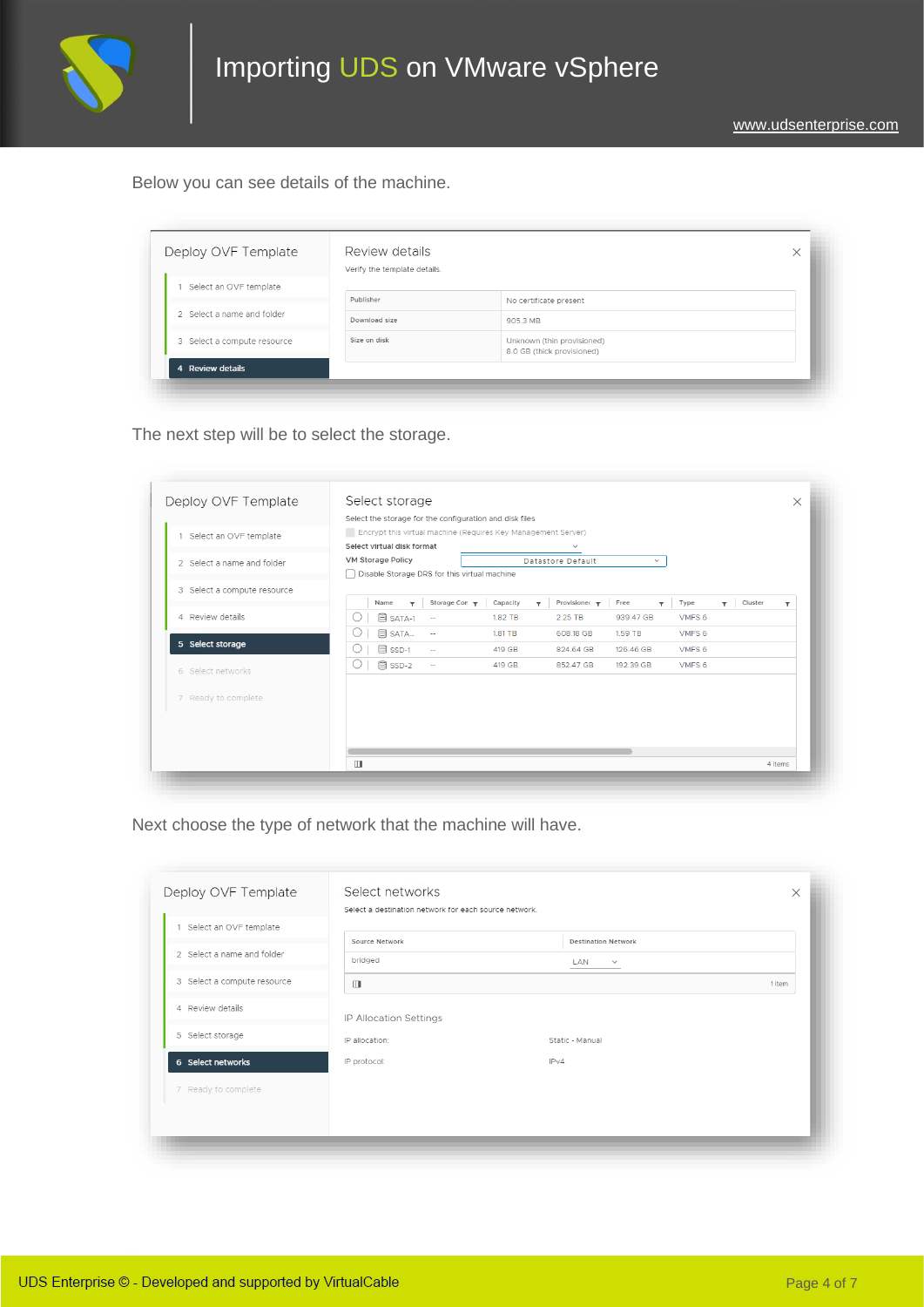

To finish, you can see a summary of all the details configured in the machine.

| Deploy OVF Template         | Ready to complete<br>Click Finish to start creation. |                                          | $\times$ |
|-----------------------------|------------------------------------------------------|------------------------------------------|----------|
| 1 Select an OVF template    |                                                      |                                          |          |
| 2 Select a name and folder  | Name                                                 | UDSServer-3.5.0                          |          |
| 3 Select a compute resource | Template name<br>Download size                       | Server-3.5.0<br>1.3 GB                   |          |
|                             | Size on disk                                         | Unknown                                  |          |
| 4 Review details            | Folder                                               | Datacenter                               |          |
| 5 Select storage            | Resource                                             | Servers                                  |          |
| 6 Select networks           | Storage mapping                                      | $\mathbf{1}$                             |          |
| 7 Ready to complete         | All disks                                            | Datastore: SSD-2; Format: Thin provision |          |
|                             | Network mapping                                      | $\mathbf{1}$                             |          |
|                             | bridged                                              | LAN                                      |          |
|                             | IP allocation settings                               |                                          |          |
|                             | IP protocol                                          | IPV4                                     |          |
|                             | IP allocation                                        | Static - Manual                          |          |
|                             |                                                      |                                          |          |
|                             |                                                      | <b>FINISH</b><br>CANCEL<br><b>BACK</b>   |          |
|                             |                                                      |                                          |          |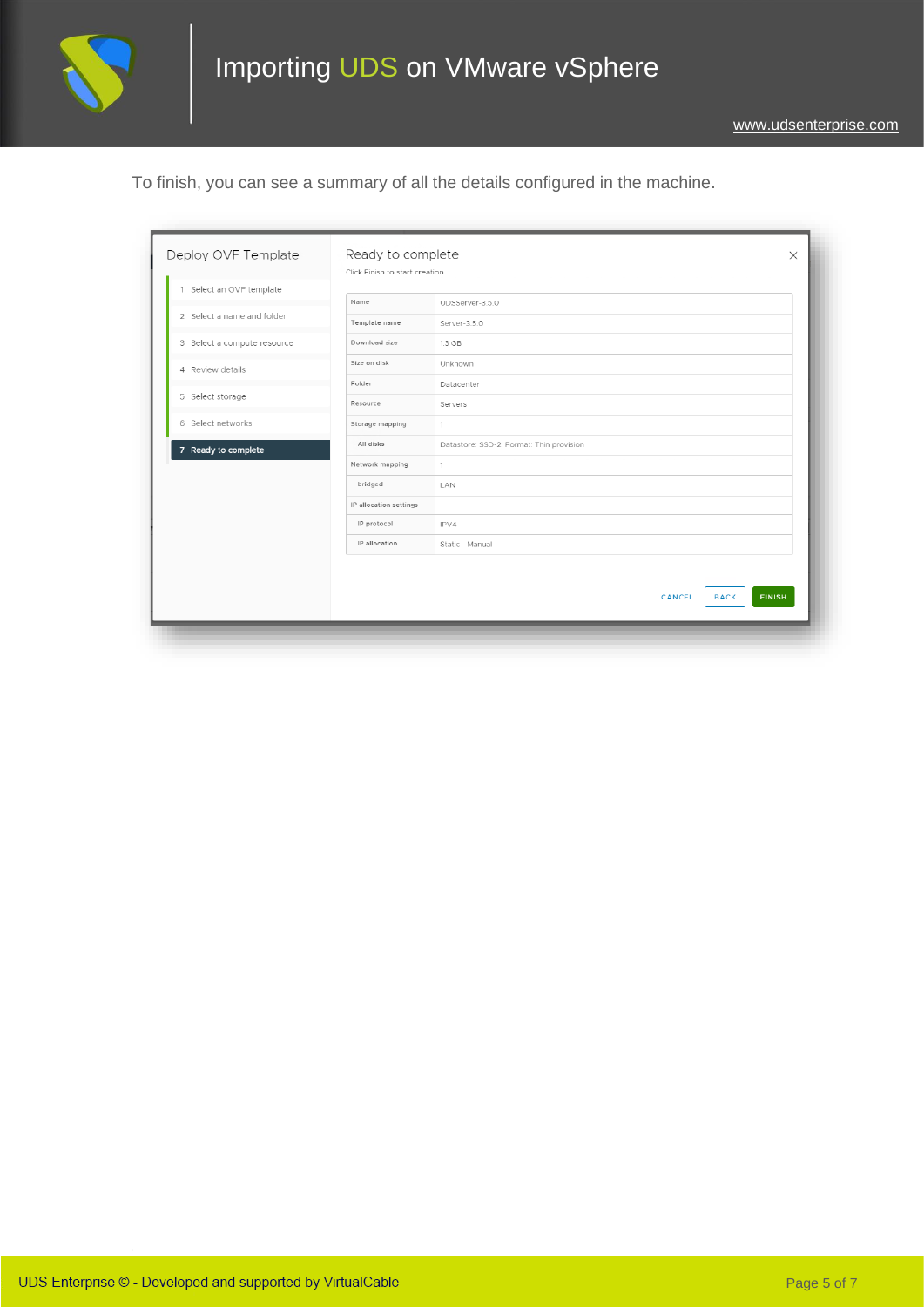

### 3. Start UDS servers

Once the import of the UDS Appliance is finished, turn on the VM and start a console to begin with the server configuration.



Wait for the VM to start and proceed with the configuration of the UDS Appliance (see [UDS Enterprise Installation, Administration and User Manual\)](https://www.udsenterprise.com/en/uds-enterprise/documentation/).

**NOTES:**

- **1. If you want to use the UDS Tunnel component (which will provide you with WAN access and HTML5 access to the different services) repeat the same tasks previously described using the UDS-Tuneler.xxova file.**
- **2. If you do not have your own database server to host the UDS Enterprise database, from the same repository you can download a virtual machine with a database server already prepared for this purpose. We remind you that this server is not part of UDS Enterprise, and therefore, it is not supported.**